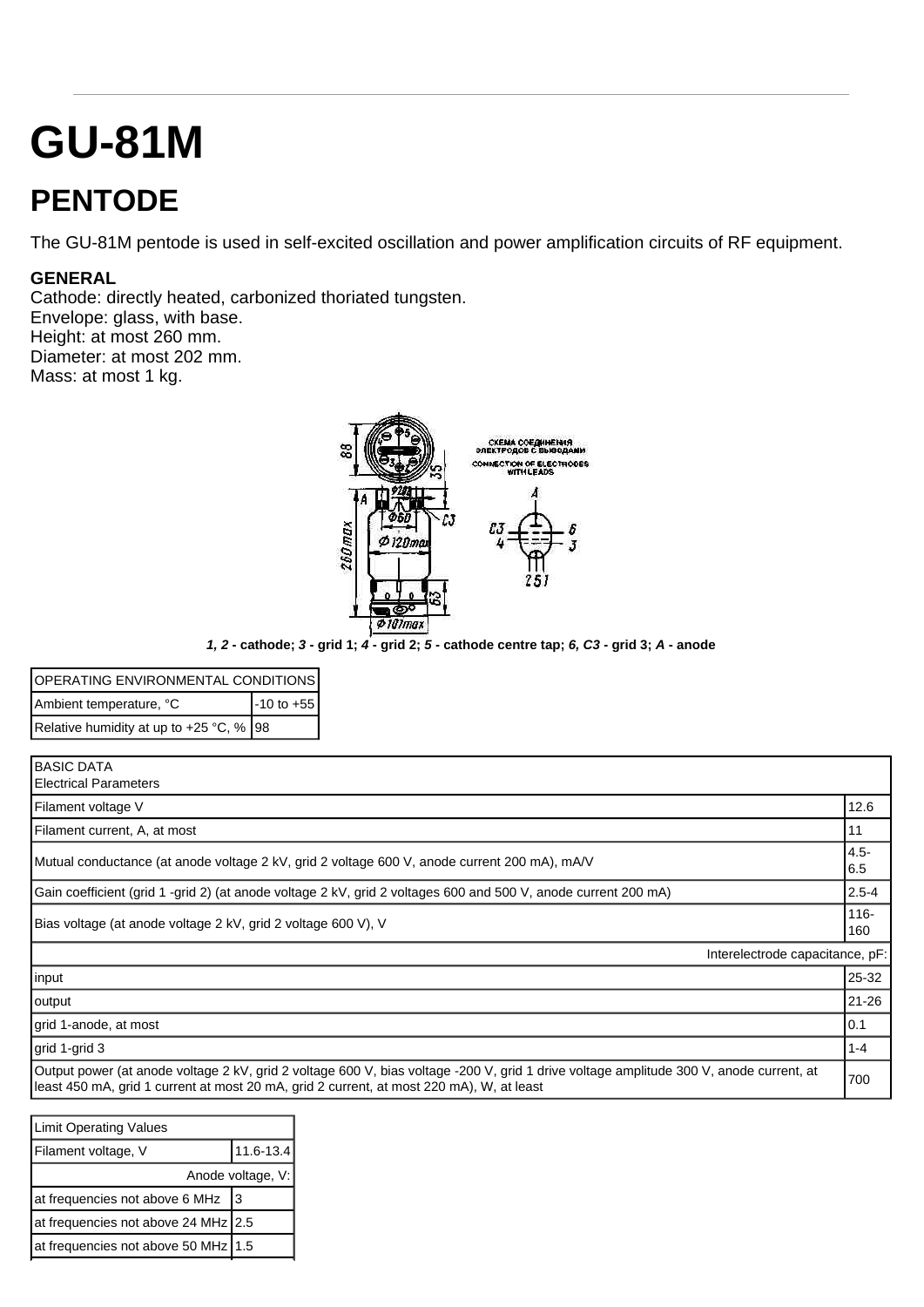**Averaged Anode Characteristic Curves:**  *Uf*  **= 12.6V;** *Ug2* **= 0.5kV;**



**Averaged Grid 2-Anode Characteristic Curves:**   $U_f$  = 12.6V;  $U_{g2}$  = 0.5kV





| Grid 2 voltage, V                        | 600 |
|------------------------------------------|-----|
| Anode current (average value), A 0.6     |     |
| Grid 1 current (average value), A   0.02 |     |
| Grid 2 current (average value), A   0.2  |     |
| Dissipation, W:                          |     |
| anode                                    | 450 |
| anode (momentary dissipation)            | 600 |
| grid 2                                   | 120 |
|                                          |     |
| grid 1                                   | 10  |